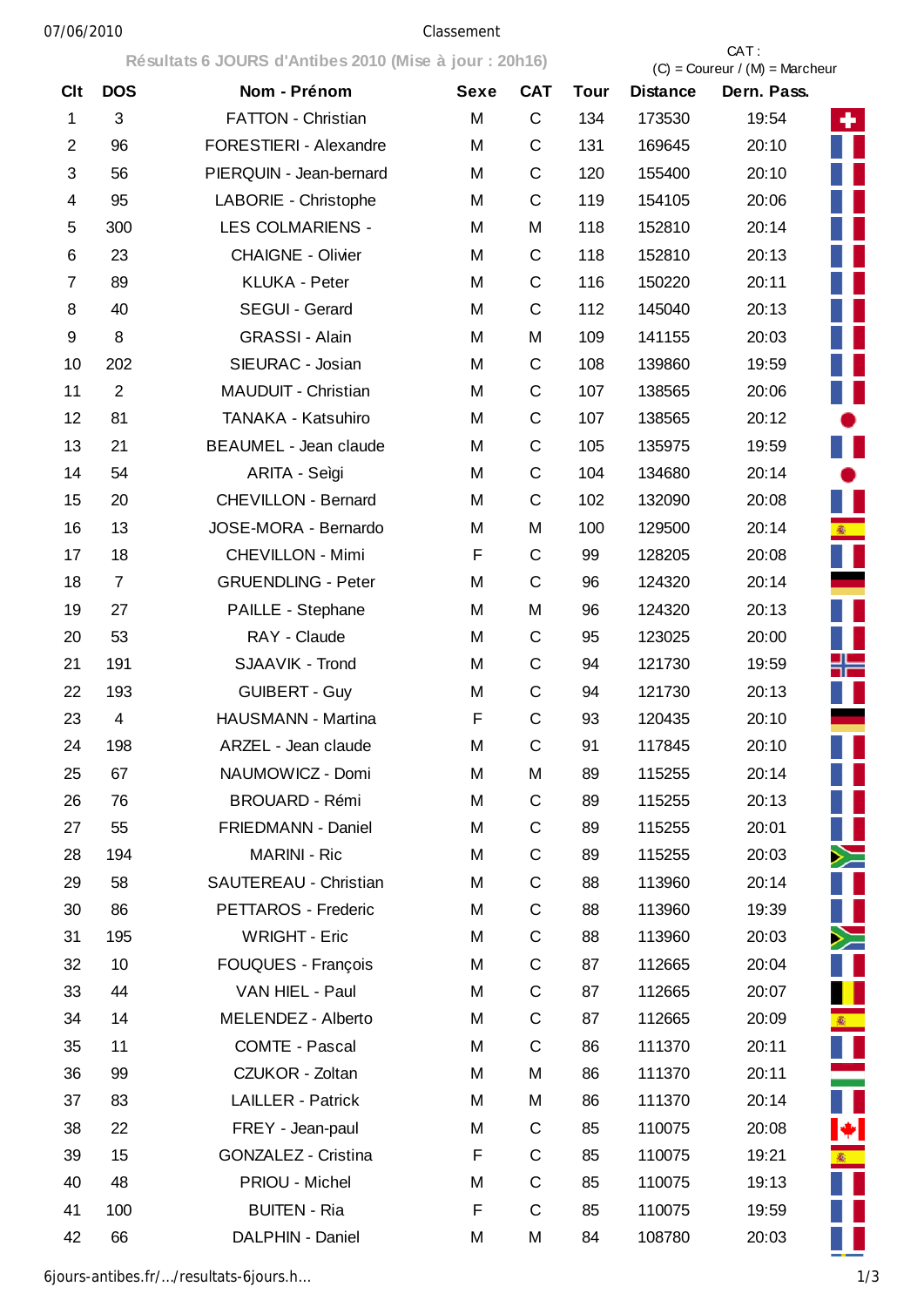| 07/06/2010 |                  |                            | Classement |             |    |        |       |  |
|------------|------------------|----------------------------|------------|-------------|----|--------|-------|--|
| 43         | 91               | <b>SVENSSON - Christer</b> | M          | M           | 84 | 108780 | 19:48 |  |
| 44         | 29               | SIMONS - Marie-jeanne      | F          | C           | 84 | 108780 | 20:03 |  |
| 45         | 19               | <b>DURAND - Stephane</b>   | M          | C           | 83 | 107485 | 20:12 |  |
| 46         | $\boldsymbol{9}$ | PRUECKNER - Jaroslav       | M          | M           | 83 | 107485 | 20:14 |  |
| 47         | 82               | JUIGNET - François         | M          | C           | 83 | 107485 | 20:14 |  |
| 48         | 30               | ROY - Bernard              | M          | $\mathsf C$ | 82 | 106190 | 20:08 |  |
| 49         | 60               | ESPINO - Jose roberto      | M          | C           | 82 | 106190 | 20:03 |  |
| 50         | 59               | CASPER - Alain             | M          | $\mathsf C$ | 82 | 106190 | 20:08 |  |
| 51         | 25               | <b>BILLARD - Philippe</b>  | M          | $\mathsf C$ | 82 | 106190 | 19:14 |  |
| 52         | 200              | GARGANO - Angela           | F          | $\mathsf C$ | 80 | 103600 | 19:52 |  |
| 53         | 84               | <b>EMONIERE - Philippe</b> | M          | M           | 80 | 103600 | 19:56 |  |
| 54         | 38               | VELLY - Christian          | M          | C           | 80 | 103600 | 20:03 |  |
| 55         | 79               | <b>BEN</b> - Roger         | M          | C           | 78 | 101010 | 19:09 |  |
| 56         | 62               | MARANZINA - Aldo           | M          | C           | 78 | 101010 | 20:04 |  |
| 57         | 73               | CODET - Gilbert            | M          | $\mathsf C$ | 78 | 101010 | 20:15 |  |
| 58         | 24               | CHIFFOLEAU - Alain         | M          | C           | 78 | 101010 | 18:28 |  |
| 59         | 37               | COURCY - Jean-claude       | M          | M           | 78 | 101010 | 20:10 |  |
| 60         | 1                | FLAMENT - Jacques          | M          | M           | 78 | 101010 | 19:53 |  |
| 61         | 88               | <b>GRIZARD - Philippe</b>  | M          | C           | 78 | 101010 | 20:00 |  |
| 62         | 28               | <b>ANDRADE - Chantal</b>   | F          | C           | 76 | 98420  | 20:14 |  |
| 63         | 92               | THIEBAULT - Jean           | M          | $\mathsf C$ | 76 | 98420  | 19:42 |  |
| 64         | 31               | <b>LECLERC - Marc</b>      | M          | C           | 76 | 98420  | 19:48 |  |
| 65         | 63               | ZIMMERMANN - Walter        | M          | $\mathsf C$ | 76 | 98420  | 20:04 |  |
| 66         | 51               | JEANNIN - Christian        | M          | C           | 75 | 97125  | 20:07 |  |
| 67         | 39               | JOLY - Jerome              | M          | C           | 74 | 95830  | 20:09 |  |
| 68         | 90               | <b>LEBRUN - Thierry</b>    | M          | M           | 74 | 95830  | 18:17 |  |
| 69         | 35               | <b>LANCHAS - Pascal</b>    | M          | С           | 73 | 94535  | 20:01 |  |
| 70         | 33               | <b>GIBOURG - Marc</b>      | M          | С           | 72 | 93240  | 20:06 |  |
| 71         | 45               | MARTINEZ - Alain           | M          | C           | 72 | 93240  | 19:39 |  |
| 72         | 80               | <b>LAVIGNE - Patrick</b>   | M          | С           | 70 | 90650  | 20:13 |  |
| 73         | 74               | PANNIER - Josiane          | F          | M           | 70 | 90650  | 19:26 |  |
| 74         | 16               | <b>MEURGUE - François</b>  | M          | С           | 69 | 89355  | 20:06 |  |
| 75         | 196              | VALLE - Romain             | M          | С           | 68 | 88060  | 19:56 |  |
| 76         | 36               | VAN GEENE - Regina         | F          | С           | 68 | 88060  | 20:14 |  |
| 77         | 98               | VAUCHEL - Daniel           | M          | C           | 67 | 86765  | 20:09 |  |
| 78         | 61               | <b>LAFONT - Jeannick</b>   | F          | C           | 65 | 84175  | 19:01 |  |
| 79         | 49               | <b>CORNICHON - Laurent</b> | M          | C           | 65 | 84175  | 20:14 |  |
| 80         | 32               | <b>LESCURE - Frederic</b>  | M          | M           | 64 | 82880  | 20:08 |  |
| 81         | 52               | RAY - Monique              | F          | C           | 64 | 82880  | 20:00 |  |
| 82         | 46               | <b>ARMAND - Laurent</b>    | M          | C           | 64 | 82880  | 19:04 |  |
| 83         | 34               | <b>TOUGNE - Chantal</b>    | F          | C           | 63 | 81585  | 18:24 |  |
| 84         | 93               | <b>BAIER</b> - Norbert     | M          | C           | 62 | 80290  | 20:14 |  |
| 85         | 87               | <b>BLANGY - Marianne</b>   | F          | С           | 62 | 80290  | 20:04 |  |
| 86         | 17               | <b>BOUCHER - Alain</b>     | M          | C           | 61 | 78995  | 20:09 |  |